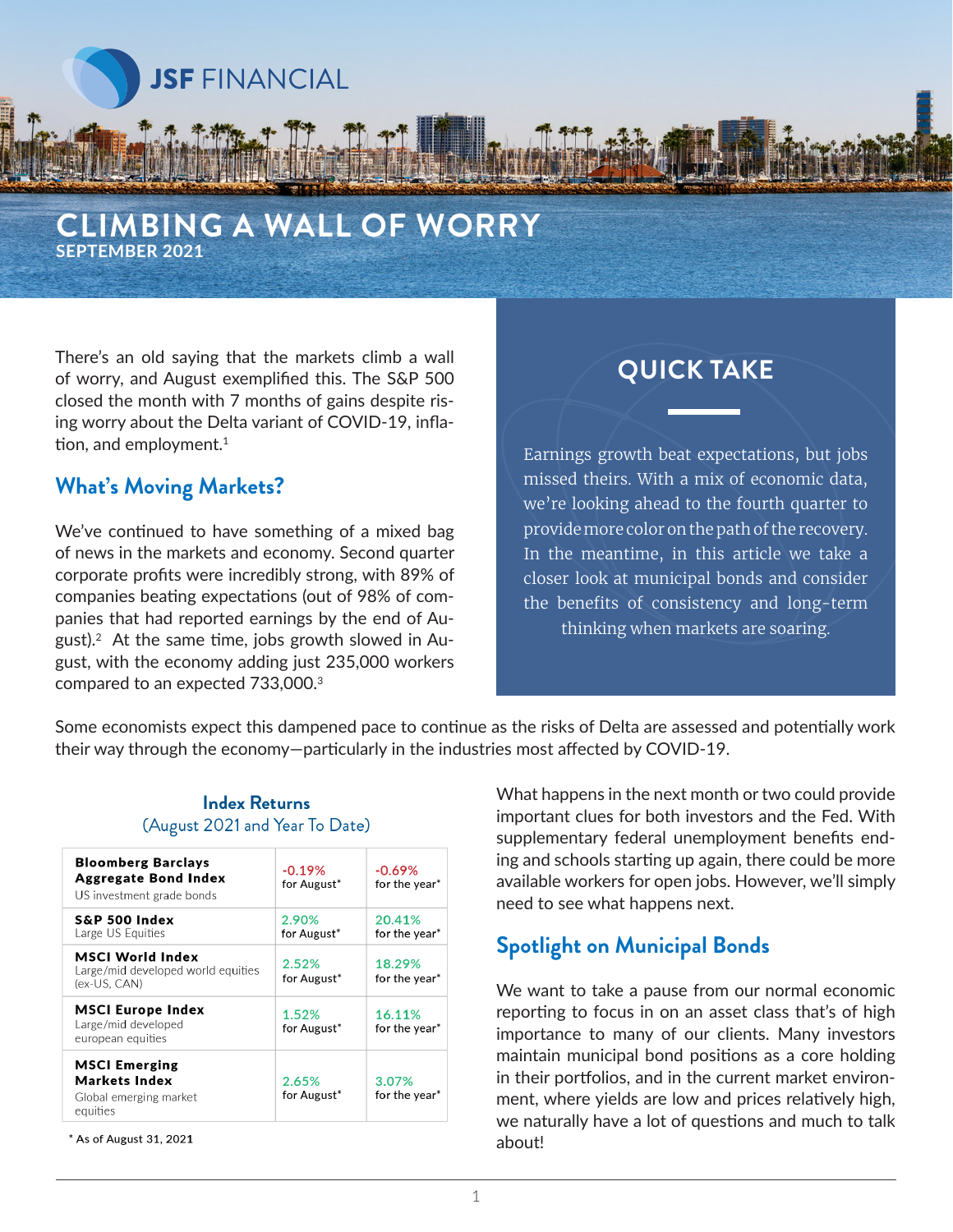The major question of the pandemic was whether municipal bonds would be impacted by a recession and decreasing tax revenues. In fact, many bond issuers weathered the pandemic better than expected; for example, California is expecting a \$26 billion budget surplus for the 2020-2021 tax year.4 Municipal bond issuance also grew, with outstanding debt growing by more than \$100 billion in the year ending March  $31<sup>5</sup>$ 

So what now? An environment of low yields (and rising prices) can make municipals look somewhat unattractive. But we think it's important to remember what makes municipal bonds attractive in the first place:

- They provide a shelter from federal income tax and, if you buy municipal bonds issued by your home state, from state income taxes
- They are stable, with low volatility and very low default rates
- They can be accessed at a competitive cost

Even a low yield, when shielded from tax and accessed at a low cost, can provide considerable benefits in the appropriate situation. With that in mind, we have generally advised our clients with municipal bond allocations to maintain them.

While there are situations where it might make sense to look towards other opportunities, we believe these must be taken on a case-by-case basis and weighed carefully against your particular needs and risk factors.

While there are situations where it might make sense to look towards other opportunities, we believe these must be taken on a case-by-case basis and weighed carefully against your particular needs and risk factors.

As we've often said in these notes, prudence and a long-term view are very important factors in any kind of investment management decision. While municipal bonds don't offer a lot of excitement or, currently, an enormous amount of yield, we believe that for many situations they remain a prudent and appropriate asset class that sometimes doesn't get enough credit.

If you have any questions about your own allocation or the recommendations we've made for your situation, please don't hesitate to reach out! Each asset class has unique features, potential benefits, and risks, and we're here to navigate and balance them in a way that makes sense for you.

# **Where Will Things Go From Here?**

There is much on the horizon, of course. The risks posed by the spread of the Delta variant of COVID-19, the potential for President Biden's infrastructure plan, tax policy, Fed policy, and any number of other factors could have an impact on markets both through the rest of 2021 and beyond.

With markets high and valuations so rich, investors are inclined to ask whether it makes sense to continue putting money in the market.

That said, with markets high and valuations so rich, investors are inclined to ask whether it makes sense to continue putting money in the market. If your objectives lie beyond the short term, we believe that staying true to your strategy is the most appropriate response.

Consider this simple but illustrative chart from Goldman Sachs: it shows what would have happened over time if you'd invested on the best days, the worst days, and on the first day of each year from 2000 onwards.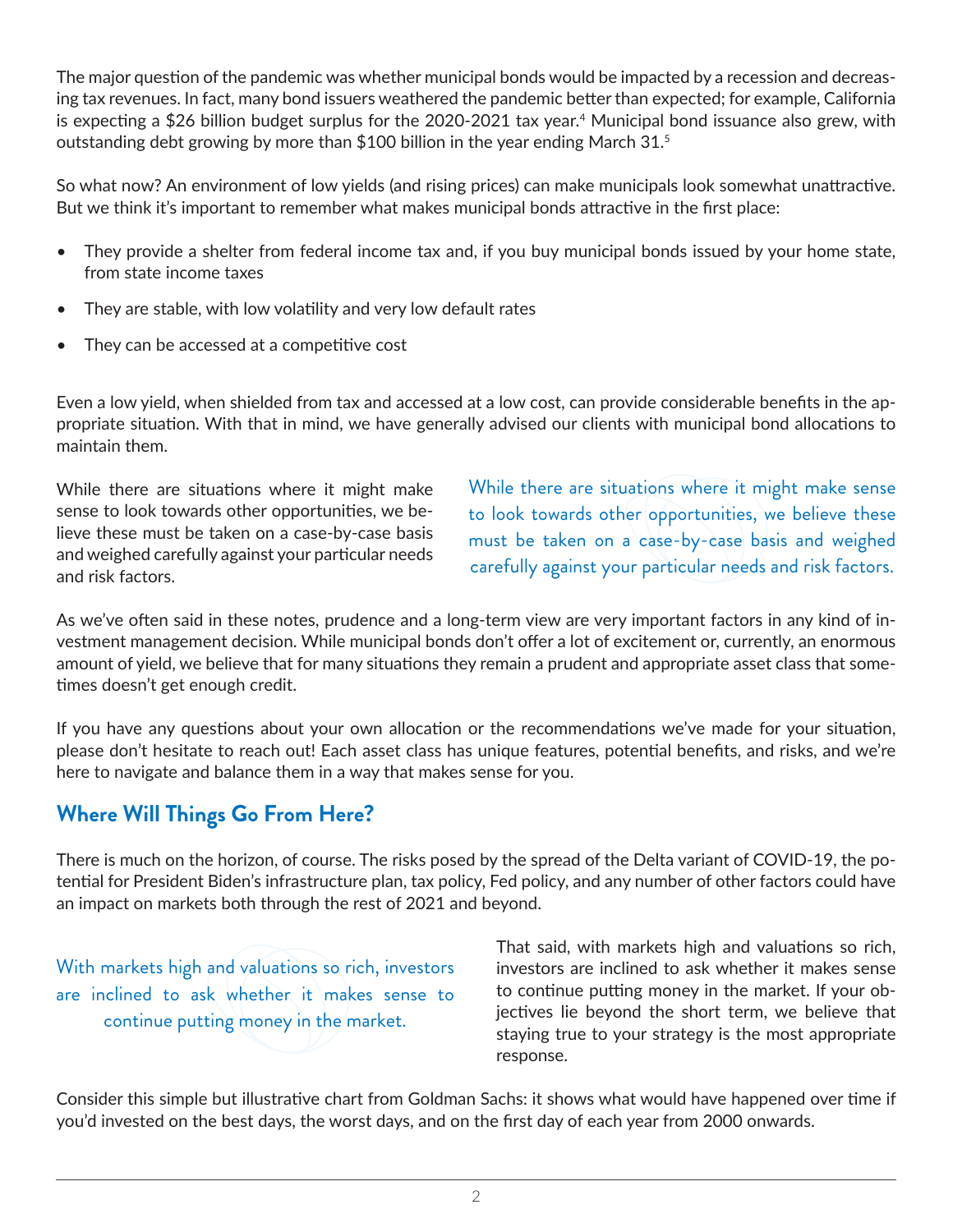

Source: Goldman Sachs Asset Management Market Pulse, September 2021.

As you can see, there's some difference in performance, of course. But trying to time the market for those best days—which are only known to us after the fact—means that, realistically, attempting such a strategy is likely to leave you far worse off. After all, you'd have to be right 100% of the time in order to perform to this level.

The investment plan that we've designed with you may provide for short-term opportunistic trades, but generally speaking most of our clients are oriented towards the long run. To that end, so are the majority of the investment plans we work with you to create. While short-term market movements can be exciting (or frightening), the plan you have in place was designed with that volatility in mind.

If you have any questions at all about your personal investment plan or what's going on in markets these days, please don't hesitate to give us a call.

Somehow, it's already the beginning of fall and we want to take a moment to wish you a healthy and happy back to school season. Though it's still September, please feel free to reach out to us to schedule your fourth quarter meeting. Before we know it, it'll be New Year!